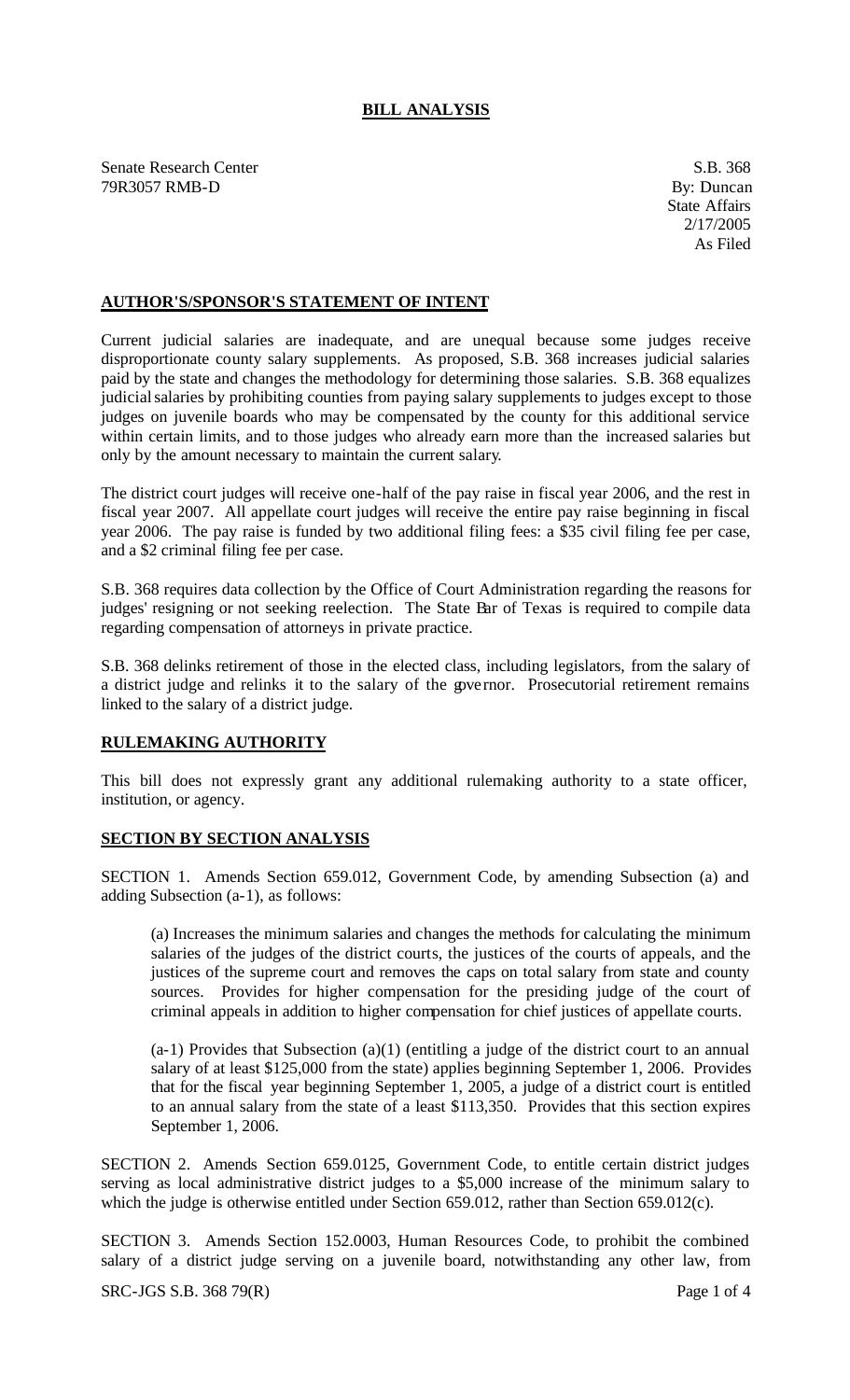exceeding the salary provided for the chief justice of the supreme court or the presiding judge of the court of criminal appeals by Section 659.012, Government Code.

SECTION 4. Amends Subchapter C, Chapter 72, Government Code, by adding Section 72.030, as follows:

Sec. 72.030. COLLECTION OF DATA RELATING TO JUDICIAL TURNOVER. Requires the Office of Court Administration (office) biennially to collect data relating to the rate at which state judges resign from office or do not seek reelection, and the reasons for those actions.

(b) Requires the office, not later than December 1 of each even-numbered year, to file a report containing the data collected under Subsection (a) for the preceding state fiscal biennium with certain government officials.

SECTION 5. Amends Subchapter H, Chapter 81, Government Code, by adding Section 81.116, as follows:

Sec. 81.116. COLLECTION OF DATA RELATING TO ATTORNEY COMPENSATION. (a) Requires the state bar to biennially collect data relating to the compensation of lawyers engaged in the private practice of law.

(b) Requires the state bar, not later than December 1 of each even-numbered year, to file a report containing the data collected under Subsection (a) for the preceding state fiscal biennium with certain government officials.

SECTION 6. Amends Section 814.103, Government Code, as follows:

Sec. 814.103. SERVICE RETIREMENT BENEFITS FOR ELECTED CLASS SERVICE. (a) Creates an exception, as provided by Section 814.1031, to the standard service retirement annuity for service credited in the elected class of membership. Provides that the standard service retirement annuity for service credited in the elected class of membership is the amount equal to the number of years of service in that class times 2.3, rather than two, percent of the state salary, as adjusted from time to time, being paid the governor, rather than a district judge.

(b) Prohibits the standard service retirement annuity for service credited in the elected class from exceeding at any time 100 percent of the state salary being paid the governor, rather than a district judge.

SECTION 7. Amends Chapter 814, Government Code, by adding Section 814.1031, as follows:

Sec. 814.1031. SERVICE RETIREMENT BENEFITS FOR ELECTED CLASS SERVICE AS STATE PROSECUTOR. (a) Defines "state prosecutor."

(b) Sets forth the formula for computing the standard service retirement annuity for service credited in the elected class of membership paid to the state prosecutor, except as provided by Subsection (c).

(c) Prohibits the standard service retirement annuity paid to a state prosecutor for service credited in the elected class as a state prosecutor from exceeding at any time 100 percent of the state salary being paid a district judge.

SECTION 8. Amends Section 133.003, Local Government Code, to apply this chapter (Criminal and Civil Fees Payable to the Comptroller) to the criminal fee of the cost on conviction imposed under Section 133.105. Makes nonsubstantive changes.

SECTION 9. Amends Section 133.004, Local Government Code, to apply this chapter to the civil fee of the filing fee imposed in district court and statutory county court under Section 133.154. Makes nonsubstantive changes.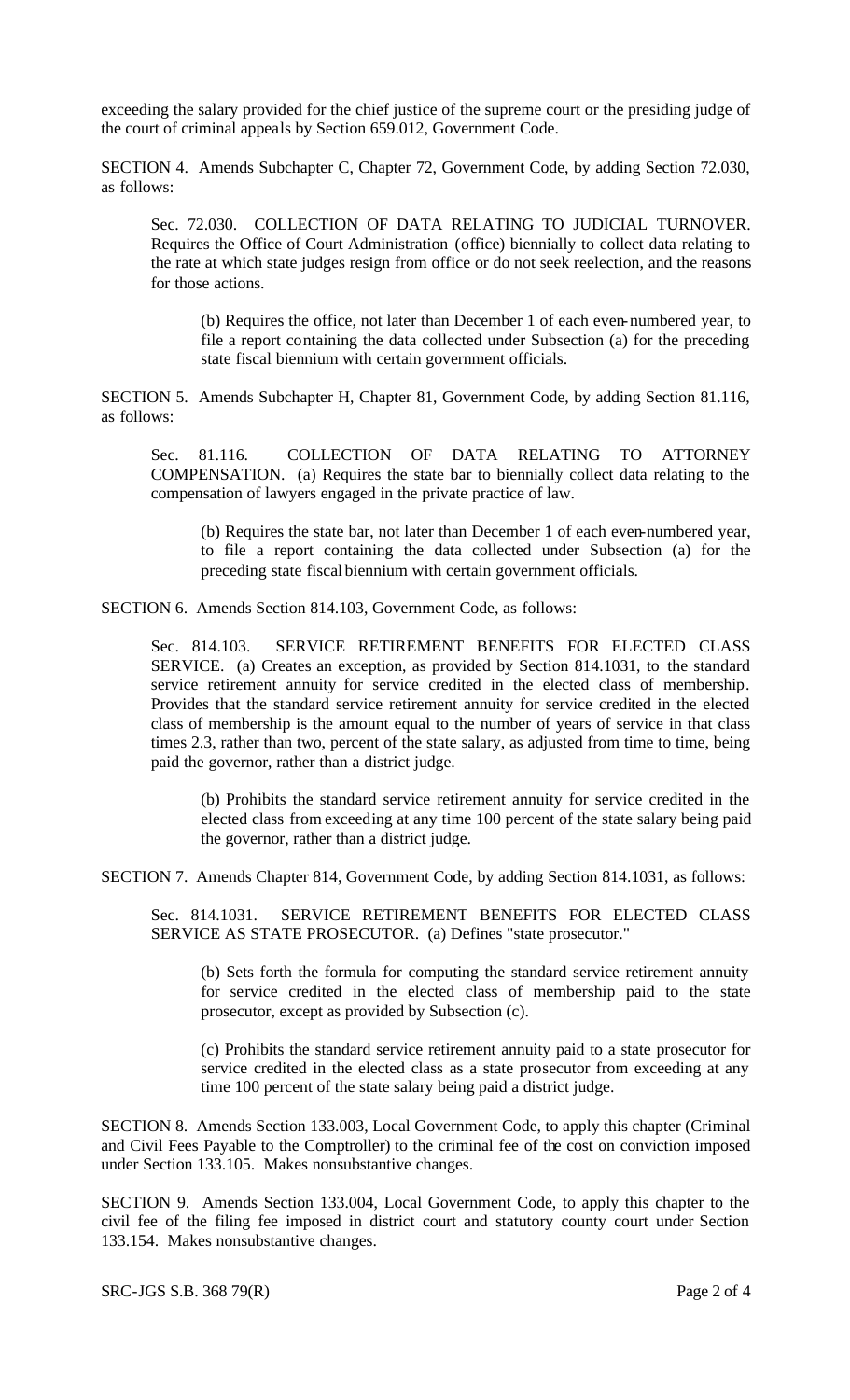SECTION 10. Amends Subchapter C, Chapter 133, Local Government Code, by adding Section 133.105, as follows:

Sec. 133.105. FEE FOR JUDICIAL SALARIES. (a) Requires a person convicted of any offense, other than certain minor offenses, to pay an additional \$2 court cost to fund judicial salaries.

(b) Requires the treasurer to deposit 10 percent of the fees collected under this section in the general fund of the county or municipality for administrative purposes.

(c) Requires the treasurer to remit the remainder of the fees collected under this section to the comptroller.

SECTION 11. Amends Subchapter D, Chapter 133, Local Government Code, by adding Section 133.154, as follows:

Sec. 133.154. ADDITIONAL FILING FEE IN DISTRICT OR STATUTORY COUNTY COURT FOR JUDICIAL SALARIES. (a) Requires the clerk of a district or statutory county court to collect an additional \$35 fee on the filing of any civil suit to fund judicial salaries.

(b) Requires the treasurer to deposit 10 percent of the fees collected under this section in the general fund of the county or municipality for administrative purposes.

(c) Requires the treasurer to remit the remainder of the fees collected under this section to the comptroller.

SECTION 12. Amends Section 101.061, Government Code, to require the clerk of a district court to collect an additional filing fee of \$35 for each civil suit filed, to fund judicial salaries.

SECTION 13. Amends Section 101.081, Government Code, to require the clerk of a statutory county court to collect an additional filing fee of \$35 for each civil suit filed, to fund judicial salaries.

SECTION 14. Amends Section 102.021, Government Code, to require a person convicted of an offense to pay an additional \$2 court cost on conviction of any offense, other than certain minor offenses.

SECTION 15. Repealer: Sections 22.214(e) (regarding the automobile allowance to judges of the thirteenth court of appeals not being subject to limitations on additional compensation or salary differentials), 659.012(b) and (d) (Judicial Salaries), Chapter 31 (Additional Compensation of Justices of Courts of Appeal), and Subchapter A (Supplemental Salary Paid by County), Chapter 32, Government Code.

SECTION 16. Authorizes a county, notwithstanding the repeal of Chapter 31, and Subchapter A, Chapter 32, Government Code, by this Act, to continue to supplement the salary under the General Appropriations Act of a judge serving on September 1, 2005, and sets a cap on the county supplement.

SECTION 17. Requires the Office of Court Administration to begin collecting the data required by Section 72.030, Government Code, as added by this Act, not later than December 1, 2005. Requires the State Bar of Texas to begin collecting the data required by Section 81.116, Government Code, as added by this Act, not later than December 1, 2005.

SECTION 18. (a) Makes application of Section 814.103, as amended by this Act, and Section 814.1031, Government Code, as added by this Act, prospective.

(b) Requires the Employees Retirement System of Texas to recompute an annuity that first became payable before September 1, 2005, as though Section 814.103, Government